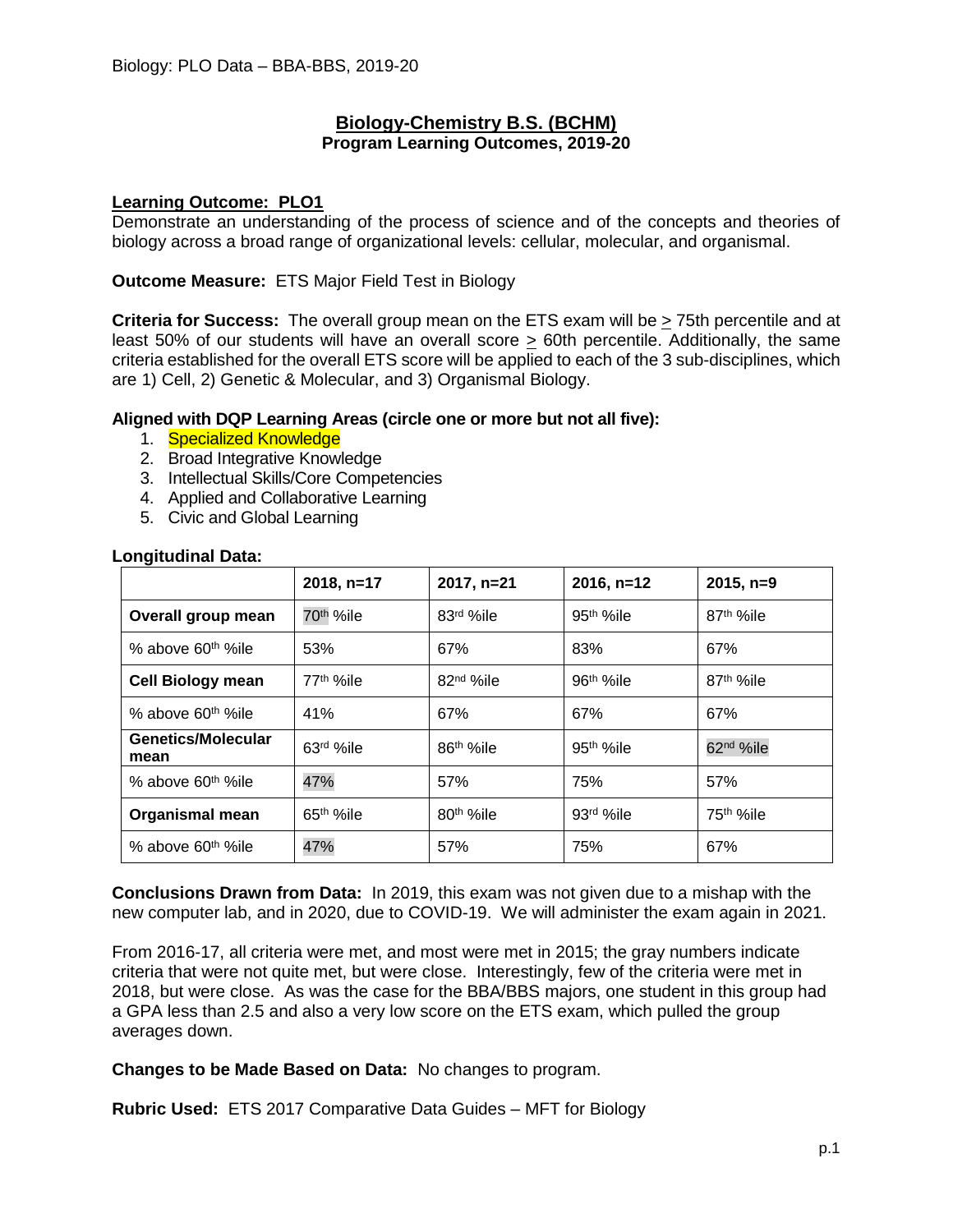Apply key concepts and principles in quantitative analysis, biochemistry, bioinorganic chemistry, organic chemistry, and physical chemistry (thermodynamics and kinetics).

**Outcome Measure:** ETS Major Field Test in Chemistry and Senior Exit Survey

**Criteria for Success:** The overall group mean on each subsection of the ETS exam (Analytical, Biochemistry, Inorganic, Organic, Physical) will be at or above the 50<sup>th</sup> percentile. At least 80% of students surveyed will feel prepared or better in meeting this PLO.

#### **Aligned with DQP Learning Areas (circle one or more but not all five):**

- 1. Specialized Knowledge
- 2. Broad Integrative Knowledge
- 3. Intellectual Skills/Core Competencies
- 4. Applied and Collaborative Learning
- 5. Civic and Global Learning

# **ETS – MFT Chemistry** 2019, n=12 2018, n=17 2017, n=20 2016, n=11 2015, n=7\*\* Overall group mean  $\left(47^{th}$  %ile  $\left(59^{th}$  %ile  $\left(65^{th}$  %ile  $\left(75^{th}$  %ile  $\left(87^{th}$  %ile Analytical mean  $49^{th}$  %ile  $\left(54^{th}$  %ile  $\left(56^{th}$  %ile  $\left(78^{th}$  %ile  $\left(81^{st}$  %ile Biochemistry mean Inorganic mean  $\vert$  40<sup>th</sup> %ile  $\vert$  55<sup>th %</sup>ile 52<sup>nd</sup> %ile 75<sup>th</sup> %ile 85<sup>th</sup> %ile Organic mean  $44^{\text{th}}$  %ile  $64^{\text{th}}$  %ile  $60^{\text{th}}$  %ile 71st %ile 83<sup>rd</sup> %ile Physical mean  $\vert$  52<sup>nd</sup> %ile  $158<sup>th</sup>$  %ile  $170<sup>th</sup>$  %ile  $178<sup>th</sup>$  %ile 91st %ile

#### **Longitudinal Data:**

\*ETS-MFT not administered in spring 2020 due to COVID-19.

\*\*Only includes BCHM majors who took Chemistry Senior Seminar.

| <b>Senior Exit Survey*</b>                                                       | 2019<br>$n = 8$ | 2017<br>$n = 11$ | 2016<br>$n=7$ | 2015<br>$n=7$ |
|----------------------------------------------------------------------------------|-----------------|------------------|---------------|---------------|
| % feel prepared or better in quantitative analysis                               | 100%            | 100%             | 100%          | 100%          |
| % feel prepared or better in biochemistry                                        | 100%            | 100%             | 100%          | 86%           |
| % feel prepared or better in bioinorganic chemistry                              | 100%            | 100%             | 100%          | 100%          |
| % feel prepared or better in organic chemistry                                   | 100%            | 100%             | 86%           | 100%          |
| % feel prepared or better in physical chemistry<br>(thermodynamics and kinetics) | 100%            | 100%             | 57%           | 86%           |

\*Senior exit survey not administered in Chemistry Senior Seminar during spring 2018 and spring 2020 (COVID-19).

**Conclusions Drawn from Data:** When looking at the data we see that in every case from 2015  $-2018$ , our students exceeded the 50<sup>th</sup> percentile. In 2019, the 50<sup>th</sup> percentile criteria for success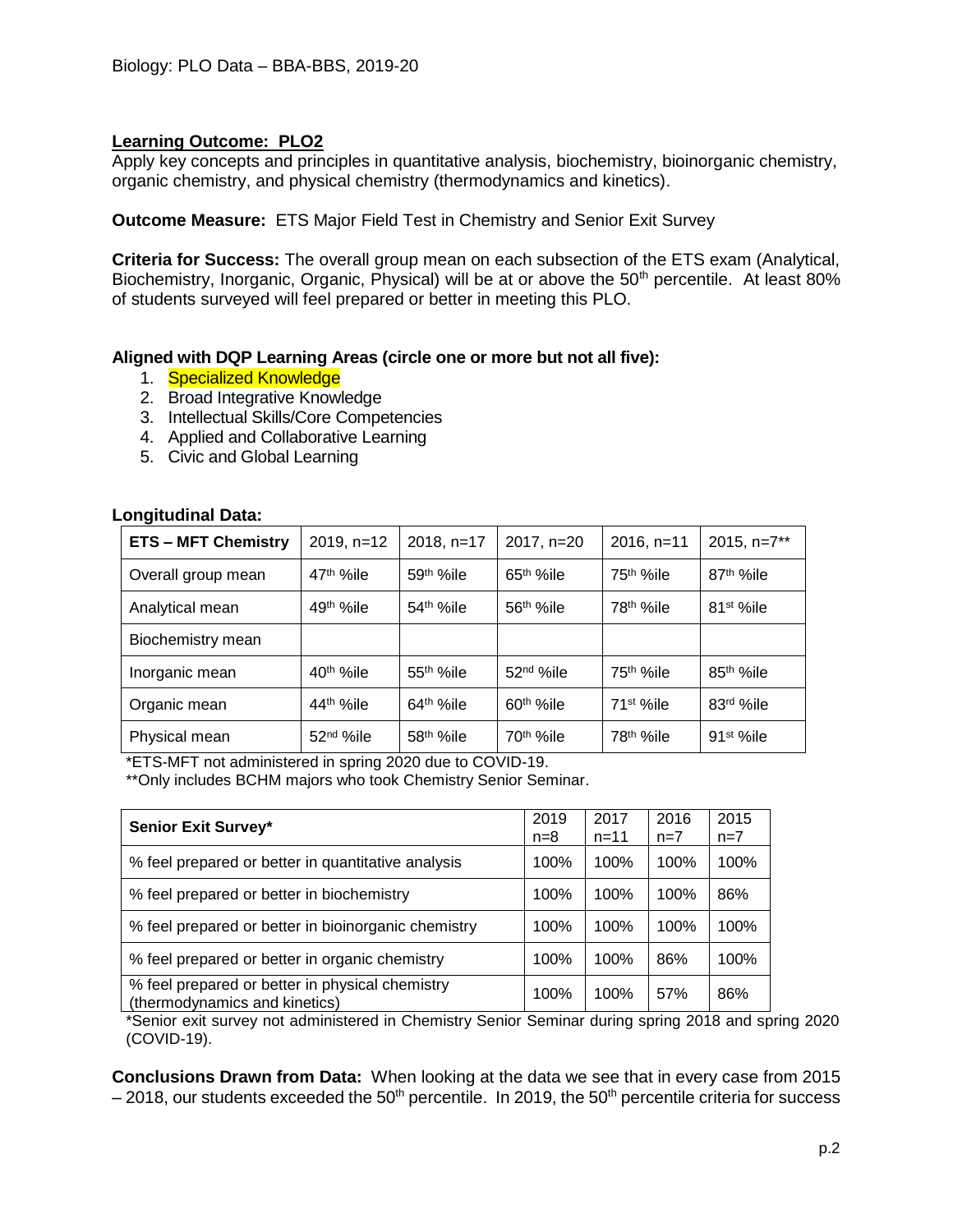was met for Physical Chemistry, but not Analytical, Inorganic, and Organic. We have not yet been able to collect data in Biochemistry from the MFT-ETS because this requires ETS to analyze the exams further and report back on this score. The student surveys from 2015 – 2019, yield positive results in each category except for physical chemistry in 2016.

**Changes to be Made Based on Data:** We will try to obtain data from the ETS on the biochemistry scores in the future. We will also keep an eye on student survey responses to feeling prepared in physical chemistry in future years to ensure we are not observing a downward trend.

**Rubric Used:** ETS Comparative Data Guides – MFT for Chemistry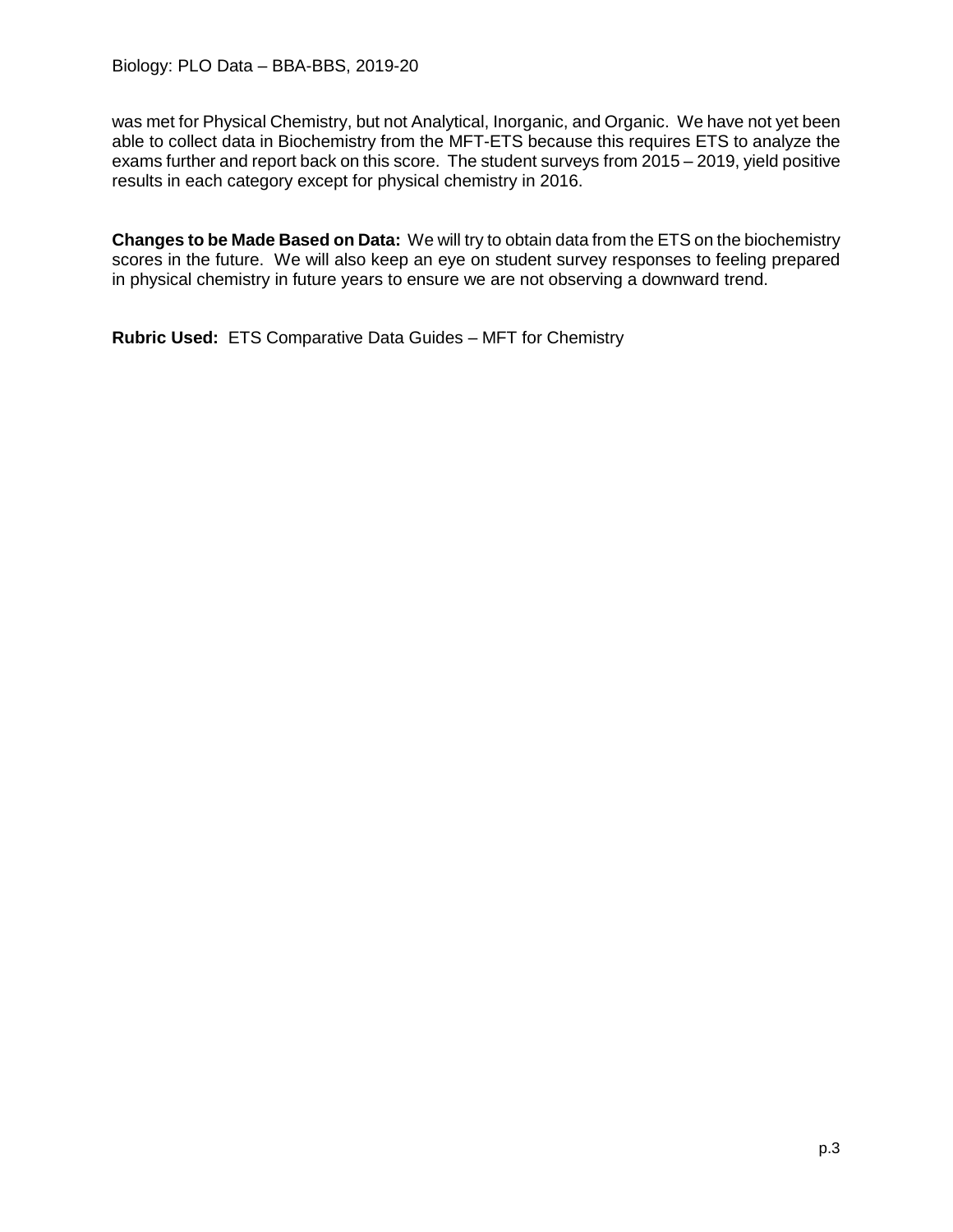Use standard instrumentation and laboratory equipment to conduct scientific experiments and perform chemical characterization and analyses.

**Outcome Measure:** Faculty laboratory instructors' observation of students' use of various standard instruments in different courses (see below) and Senior Exit Survey.

GC: Chemistry 304 (Organic Chemistry II) IR: Chemistry 304 (Organic Chemistry II) UV-vis: CHE325 (Physical Chemistry I)

**Criteria for Success:** At least 80% of students will be able to use each of the various instruments with little or no guidance. At least 80% of students surveyed will feel prepared or better in meeting this PLO.

#### **Aligned with DQP Learning Areas (circle one or more but not all five):**

- 1. Specialized Knowledge
- 2. Broad Integrative Knowledge
- 3. Intellectual Skills/Core Competencies
- 4. Applied and Collaborative Learning
- 5. Civic and Global Learning

| % students able to<br>use instrument with<br>little or no guidance | 2019-2020 | 2018-2019         | 2017-2018         | 2016-2017          | 2015-2016       |
|--------------------------------------------------------------------|-----------|-------------------|-------------------|--------------------|-----------------|
| GC CHE304                                                          | COVID-19  | 100%<br>$(n=18)$  | 96.6%<br>$(n=29)$ | 100.0%<br>$(n=16)$ | $93.8\%$ (n=16) |
| IR CHE304                                                          | COVID-19  | 57.9%<br>$(n=19)$ | 96.6%<br>$(n=29)$ | $93.8\%$ (n=16)    | 88.9% (n=18)    |
| UV-vis CHE325                                                      | COVID-19  | 91.7%<br>$(n=12)$ | 100%<br>$(n=22)$  | $100\%$ (n=21)     | $100\%$ (n=11)  |

#### **Longitudinal Data:**

| Senior Exit Survey*       | $2019, n=8$ | $12017, n=11$ | $\vert$ 2016, n=11 | $\mid$ 2015. n=7 |
|---------------------------|-------------|---------------|--------------------|------------------|
| % feel prepared or better | 100%        | 100%          | 100%               | 100%             |

\*Senior exit survey not administered in Chemistry Senior Seminar during spring 2018 and spring 2020 (COVID-19).

**Conclusions Drawn from Data:** Direct assessment using the rubric began in 2015-2016 because this PLO was modified at the end of 2014-2015. The criteria for success were met on all three instruments that were assessed (GC, IR, UV-vis) in 2015-2016 through 2017-2018. In 2018-2019, the criteria for success was met for GC and UV-vis, but not IR. Indirect measures indicate we are successful in this PLO.

**Changes to be Made Based on Data:** We will continue to assess the use of the various instruments.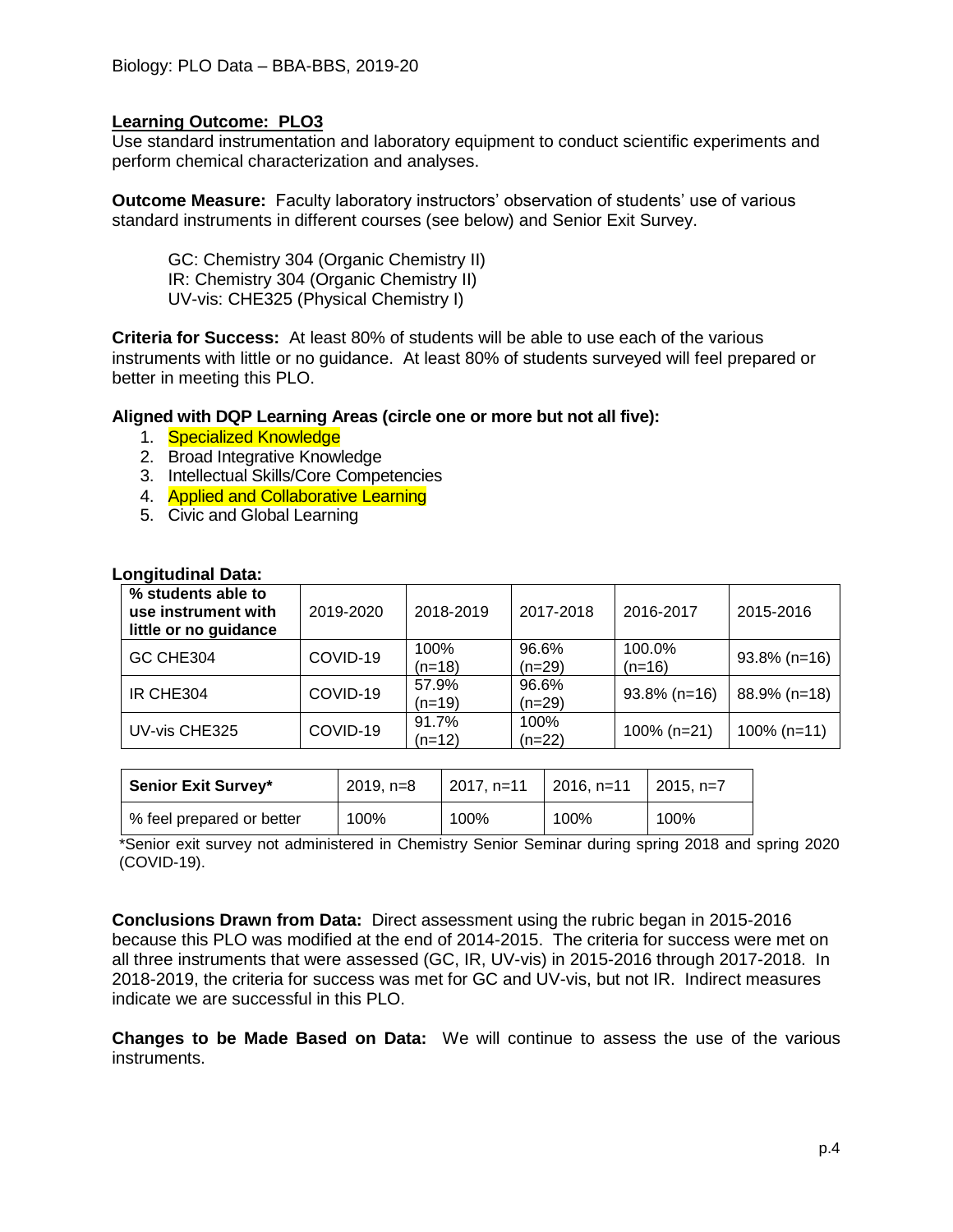# Biology: PLO Data – BBA-BBS, 2019-20

| <b>Instrument</b>  |                |                  |                 |                 |
|--------------------|----------------|------------------|-----------------|-----------------|
| <b>GC (CHE304)</b> | Able to use    | Able to use      | Able to use     | Unable to use   |
|                    | instrument     | instrument with  | instrument with | instrument even |
|                    | independently. | little guidance. | quidance.       | with guidance.  |
| <b>IR (CHE304)</b> | Able to use    | Able to use      | Able to use     | Unable to use   |
|                    | instrument     | instrument with  | instrument with | instrument even |
|                    | independently. | little guidance. | quidance.       | with guidance.  |
| UV-vis (CHE325)    | Able to use    | Able to use      | Able to use     | Unable to use   |
|                    | instrument     | instrument with  | instrument with | instrument even |
|                    | independently. | little guidance. | quidance.       | with guidance.  |

**Rubric Used:** The following scale will be used.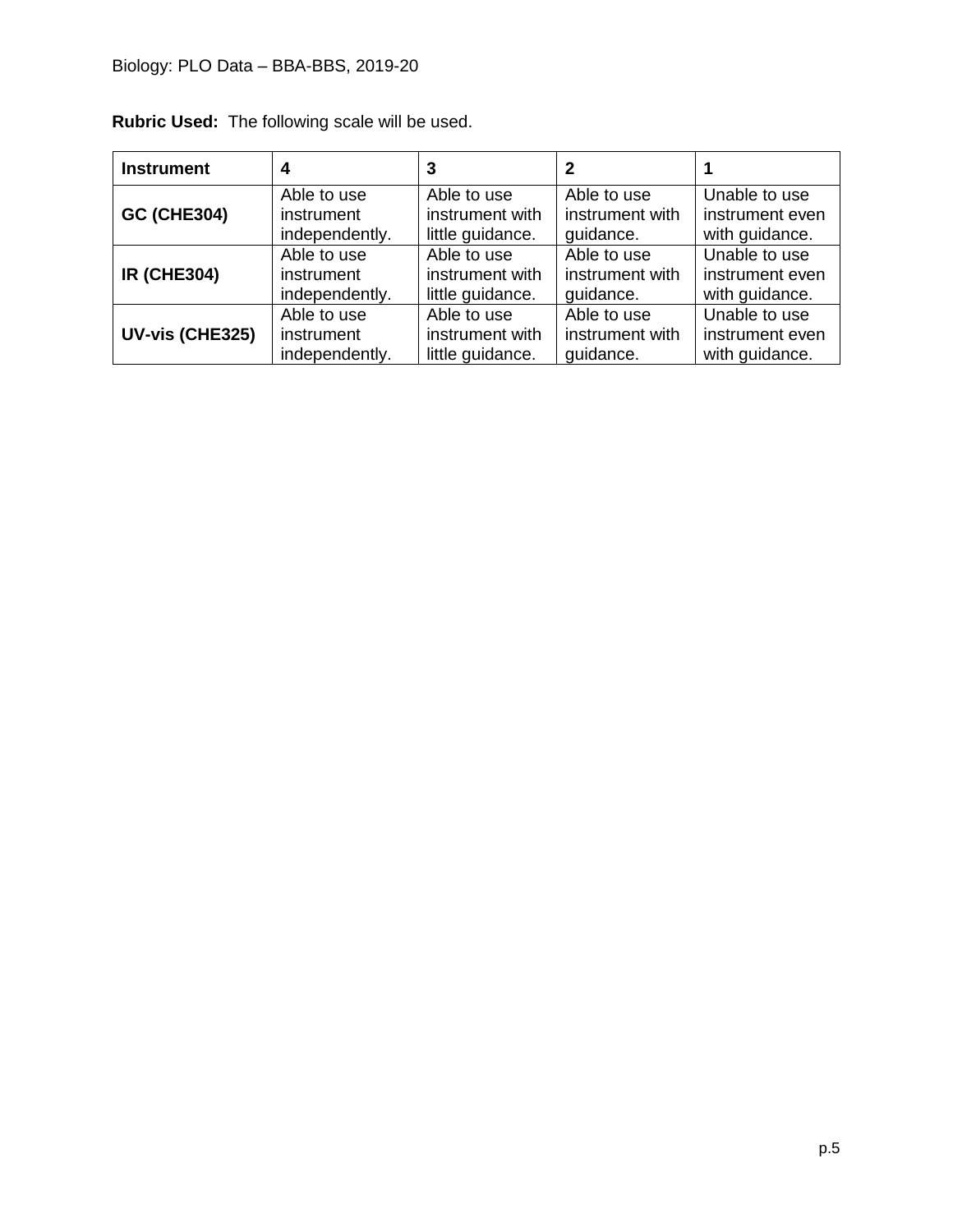Participate in the life of the Biology and/or Chemistry Department by involvement in one or more of the following areas: research, biology and/or chemistry clubs, and/or various positions of responsibility serving as graders, tutors, stockroom workers and/or teaching assistants.

**Outcome Measure:** Self-reported data of participation and Senior Exit Survey

**Criteria for Success:** At least 80% of our students will participate in one or more department related activities (research, science clubs, positions of responsibility) during their time at PLNU. At least 80% of students surveyed will feel prepared or better in meeting this PLO.

#### **Aligned with DQP Learning Areas (circle one or more but not all five):**

- 1. Specialized Knowledge
- 2. Broad Integrative Knowledge
- 3. Intellectual Skills/Core Competencies
- 4. **Applied and Collaborative Learning**
- 5. Civic and Global Learning

#### **Longitudinal Data:**

|          | <b>Number of students</b><br>responding of total | % participated<br>in life of dept | <b>Criteria</b><br>met? | <b>Notes</b>             |
|----------|--------------------------------------------------|-----------------------------------|-------------------------|--------------------------|
| Sp 2020  | <b>NA</b>                                        | <b>NA</b>                         | <b>NA</b>               | Survey not given (covid) |
| Sp 2019  | 8 of 9                                           | 89%                               | Yes                     |                          |
| Sp 2018  | <b>NA</b>                                        | <b>NA</b>                         | <b>NA</b>               | Survey not given         |
| Sp 2017  | 20 of 20                                         | 100%                              | Yes                     |                          |
| Sp 2016* | 9 of 12                                          | 75%                               | Almost                  |                          |
| Sp 2015  | 15 of 16                                         | 94%                               | Yes                     |                          |

| <b>Senior Exit Survey*</b> |      | 2019, n=8 $\vert$ 2017, n=11 $\vert$ 2016, n=11 $\vert$ 2015, n=7 |      |      |
|----------------------------|------|-------------------------------------------------------------------|------|------|
| % feel prepared or better  | 100% | 100%                                                              | 100% | 100% |

\*Senior exit survey not administered in Chemistry Senior Seminar during spring 2018 and spring 2020 (COVID-19).

**Conclusions Drawn from Data:** The BCHM majors are participating in the life of the department.

**Changes to be Made Based on Data:** No changes to the program.

**Rubric Used:** Not applicable to self-reported data.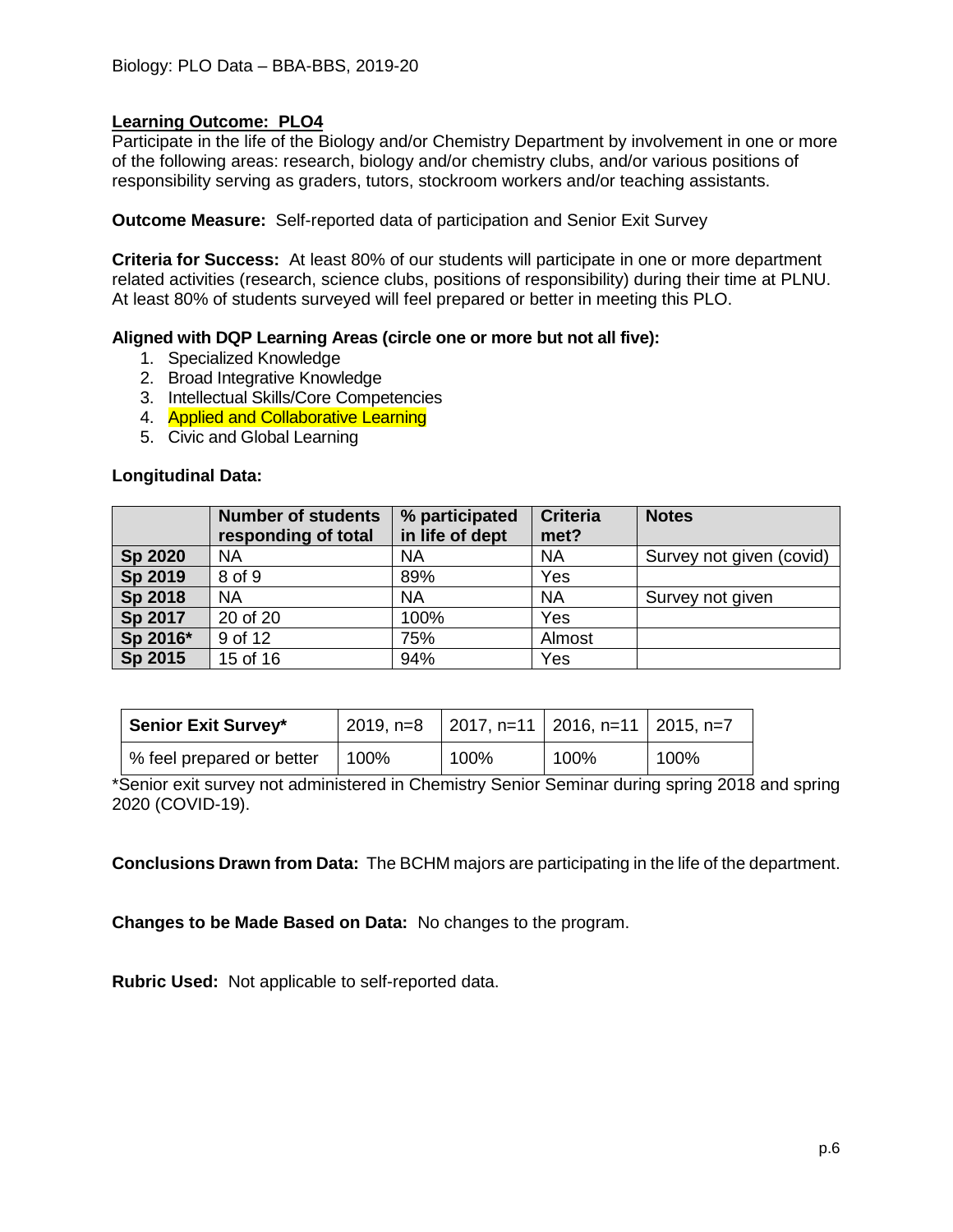Develop a rationally defensible integration of science and faith.

**Outcome Measure:** During their senior year, students will defend the integration of their faith with various scientific topics via a written essay.

**Criteria for Success:** At least 80% of our students will achieve a level of 3 or higher on each area of the science/faith integration essay rubric, which considers both science/faith integration and critical thinking.

#### **Aligned with DQP Learning Areas (circle one or more but not all five):**

- 1. Specialized Knowledge
- 2. Broad Integrative Knowledge
- 3. Intellectual Skills/Core Competencies
- 4. Applied and Collaborative Learning
- 5. Civic and Global Learning

|          | <b>Number of</b><br><b>students</b> | % scoring 3<br>or above | <b>Criteria</b><br>met? | <b>Notes</b>                           |
|----------|-------------------------------------|-------------------------|-------------------------|----------------------------------------|
| Sp 2020  |                                     | 100%                    | Yes                     |                                        |
| Sp 2019  |                                     | 100%                    | Yes                     |                                        |
| Sp 2018  | 9                                   | 100%                    | Yes                     |                                        |
| Sp 2017  |                                     | 75%                     | Almost                  | criteria met within statistical bounds |
| Sp 2016* |                                     | 100%                    | Yes                     |                                        |

#### **Longitudinal Data:**

\*A random sample of students was selected in 2016 and only 2 BCHM majors were in this sample.

**Conclusions Drawn from Data:** The BCHM majors are able to develop a rationally defensible integration of science and faith.

**Changes to be Made Based on Data:** No changes to the program.

**Rubric Used:** See attached.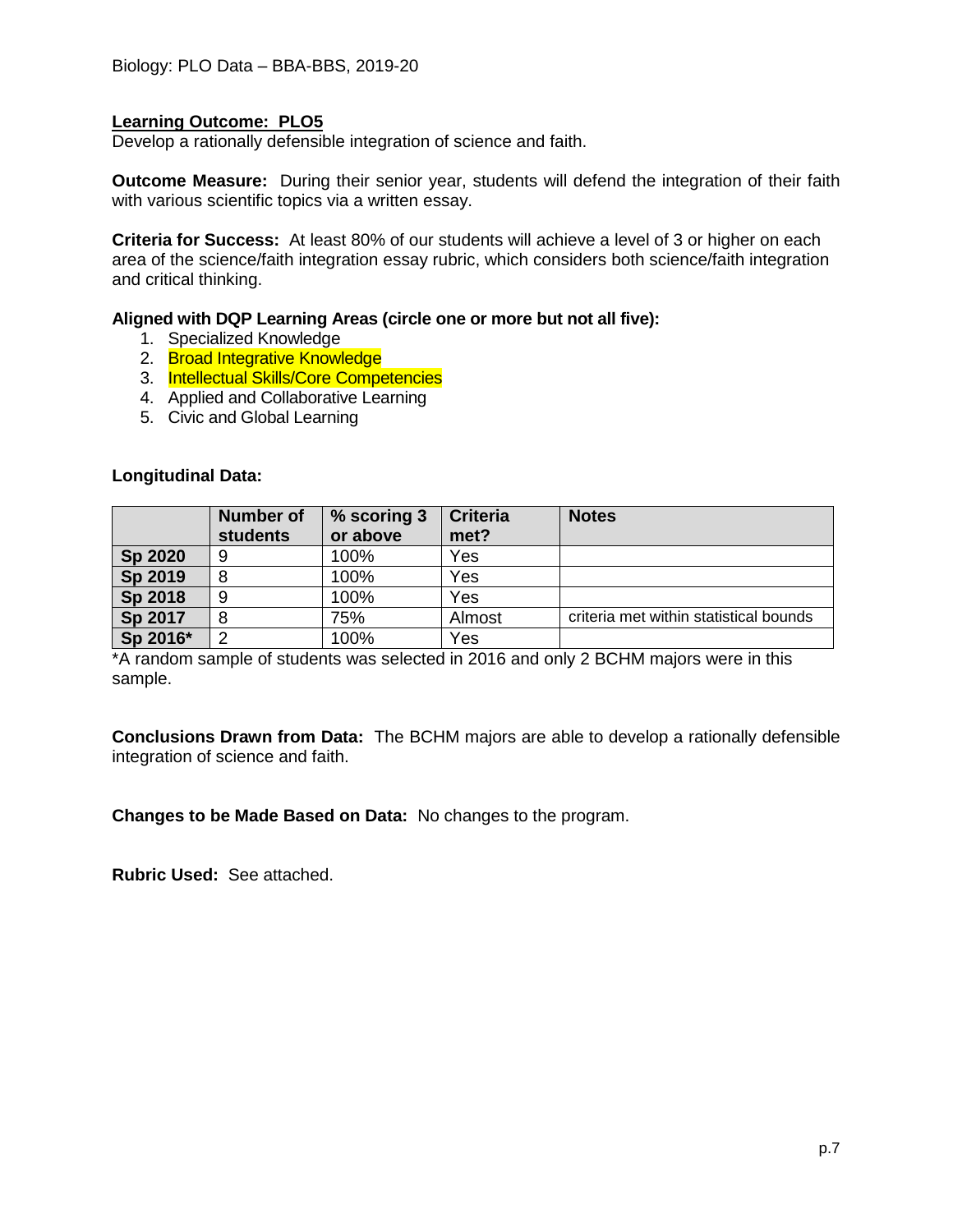| <b>Grading aspect</b>                             | <b>Capstone 4</b>                                                                                                                                                                                                                                                                                                                                                                                                                                                                                                                                            | <b>Milestones 3</b>                                 | <b>Milestones 2</b>                                          | Benchmark 1                                                                                                                  |
|---------------------------------------------------|--------------------------------------------------------------------------------------------------------------------------------------------------------------------------------------------------------------------------------------------------------------------------------------------------------------------------------------------------------------------------------------------------------------------------------------------------------------------------------------------------------------------------------------------------------------|-----------------------------------------------------|--------------------------------------------------------------|------------------------------------------------------------------------------------------------------------------------------|
| Number of<br>references<br>$0 - 10$ points        | At least 5 references<br>At least 3 references are journal articles or                                                                                                                                                                                                                                                                                                                                                                                                                                                                                       | 3-4 references<br>2 or fewer references are journal | 2 or fewer references,<br>No references are journal articles | No references                                                                                                                |
| <b>Choice of</b><br>references<br>$0 - 15$ points | books.<br>Annotated bibliography includes $1 - 2$<br>sentences describing choice, use, and purpose of<br>each reference (including bias)<br>Particular aspects (chapter, pages, figures) of<br>each source are indicated for which the student<br>anticipates using.<br>Sources are of more than one type such as<br>websites, books, and journal articles.<br>Credibility of the author is verified<br>References are properly formatted<br>Includes at least one source from an alternate<br>viewpoint, written by an author that holds that<br>viewpoint. | articles or books.<br>Missing 2 of the details      | or books<br>Missing 3 of the details                         | Little evidence of<br>thought and<br>consideration<br>towards the use,<br>purpose, and ideas<br>derived from each<br>source. |

### **BIO 4097 Grading Rubric for** *Integration of Science & Faith* **annotated bibliography (Info Literacy Assign #2) (25 points)**

### **BIO 4097 Grading Rubric for** *Integration of Science & Faith* **outline (25 points)**

| <b>Grading aspect</b>                                                                                     |                             | Capstone 4                                                                                                                                                                                                                             |        | <b>Milestones 3</b>                                                                                                                                                                                                                                             | <b>Milestones 2</b>                                                                                                                                                                                  | <b>Benchmark 1</b> |
|-----------------------------------------------------------------------------------------------------------|-----------------------------|----------------------------------------------------------------------------------------------------------------------------------------------------------------------------------------------------------------------------------------|--------|-----------------------------------------------------------------------------------------------------------------------------------------------------------------------------------------------------------------------------------------------------------------|------------------------------------------------------------------------------------------------------------------------------------------------------------------------------------------------------|--------------------|
| Thesis and<br>direction of the<br>paper<br>$0-15$ points                                                  | Thesis is clear<br>be used. | The outline reflects a clear organization of<br>the paragraphs with supporting ideas, as<br>well as reference to how each source will                                                                                                  |        | Thesis is somewhat clear<br>Overall organization of outline is<br>somewhat clear                                                                                                                                                                                | Thesis is unclear<br>No real indication of any thought<br>towards organization of the ideas<br>and supporting evidence within<br>the paper.                                                          | No outline         |
| <b>Ideas</b> and<br>organization of<br>the individual<br>supporting<br><i>paragraphs</i><br>$0-10$ points |                             | Thoughtful and organized flow of ideas<br>Sub-bullets for each main paragraph /<br>supporting idea show evidence of deep<br>thought about the paper<br>Mention of multiple concepts from PLNU<br>courses that have influenced position | $\Box$ | Evidence of overall structure, but<br>student has not yet thought deeply<br>about how to put the main ideas<br>together<br>Outline has main ideas, but has few<br>sub-bullets<br>Mention of 1-2 concepts from<br>PLNU courses that have influenced<br>position. | Very little evidence of thought<br>towards organization, main ideas,<br>and structure for the paper.<br>Outline is highly incomplete.<br>No mention of how PLNU<br>courses have influenced position. | No outline         |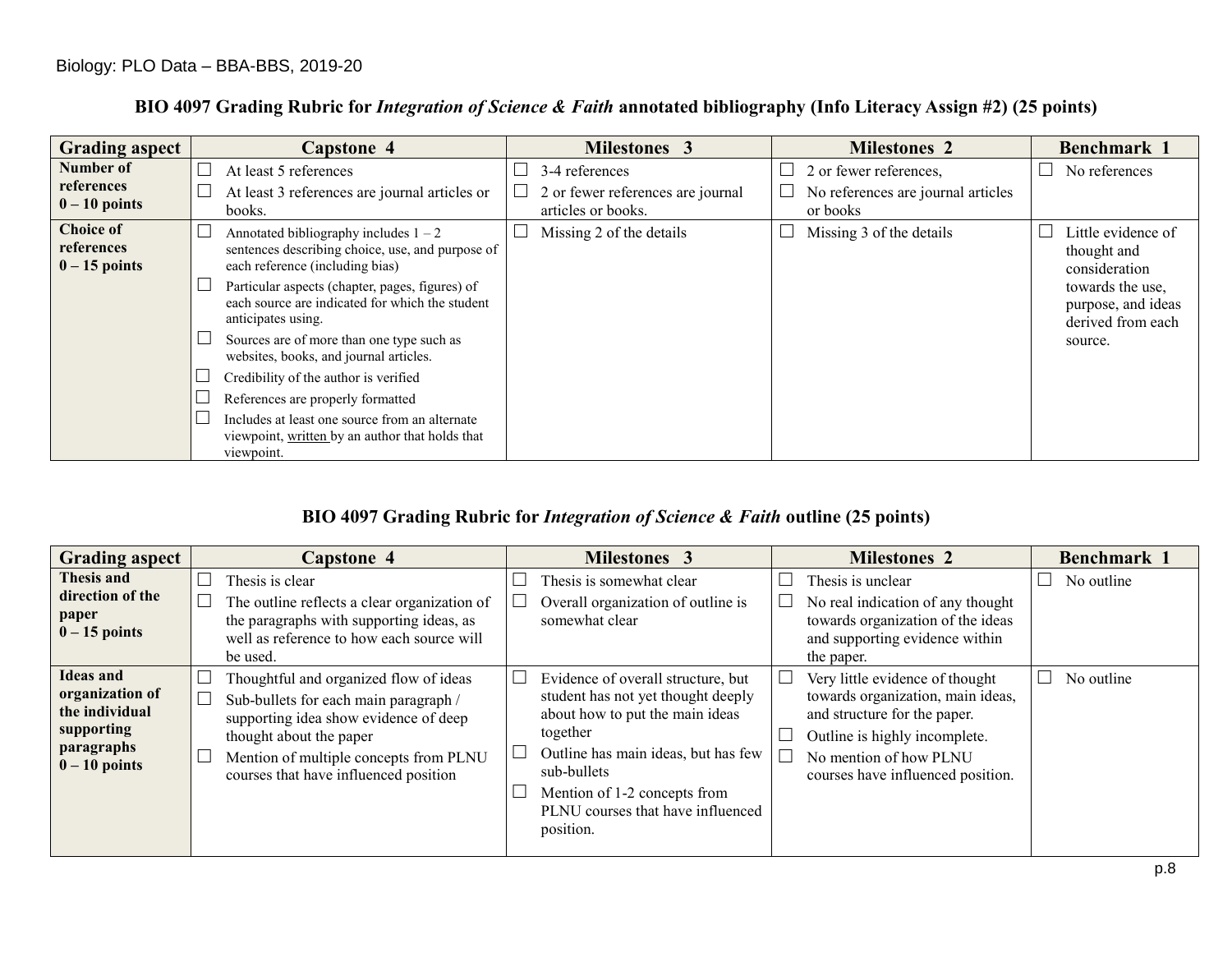| <b>Grading aspect</b>                                                                            | <b>Capstone 4</b>                                                                                                                                                                                                                                                                                                                                                                                                                                                                                                            | Milestone 3                                                                    | <b>Milestone 2</b>                                                             | Benchmark 1                                                       |
|--------------------------------------------------------------------------------------------------|------------------------------------------------------------------------------------------------------------------------------------------------------------------------------------------------------------------------------------------------------------------------------------------------------------------------------------------------------------------------------------------------------------------------------------------------------------------------------------------------------------------------------|--------------------------------------------------------------------------------|--------------------------------------------------------------------------------|-------------------------------------------------------------------|
| <b>Integration of</b><br>science and faith<br>(evolution or<br>creation care)<br>$0 - 20$ points | Deep personal reflection is evident<br>Question for this assignment was clearly answered<br>Clear statement of position.<br>Well-defended position that merges faith and scientific reasoning (note: the<br>exact position is not important, but rather the evidence of reflection,<br>understanding, and ability to defend that position)                                                                                                                                                                                   | Meets 3 of the<br>criteria for a<br>Capstone 4.<br>Comments:<br>Meets 3 of the | Meets 2 of the<br>criteria for a<br>Capstone 4.<br>Comments:<br>Meets 2 of the | Meets 1 or none of<br>the criteria for<br>Capstone 4<br>Comments: |
| <b>Critical Thinking</b><br>$0 - 20$ points                                                      | Issue is stated clearly & position is well-supported with evidence & sources.<br>Alternate position(s) is/are clearly addressed in a manner that flows well<br>with the author's argument<br>Clear arguments against these alternate positions using personal reflection<br>and scientific information<br>Evaluation of altering position(s) demonstrate(s) grace and understanding                                                                                                                                          | criteria for a<br>Capstone 4.<br>Comments:                                     | criteria for a<br>Capstone 4.<br>Comments:                                     | Meets 1 or none of<br>the criteria for<br>Capstone 4<br>Comments: |
| <b>Incorporation of</b><br>concepts discussed<br>in PLNU classes<br>$0 - 20$ points              | $\mathbf{L}$<br>Specific concepts from specific PLNU classes, including science and/or<br>religion classes, are included as part of reflection and defense of position.<br>Includes a clear reflection of how the position has changed while at PLNU.<br>$\mathbf{L}$<br>If his/her position has not changed, essay still includes a clear explanation of<br>why it did not change, that demonstrates personal reflection.                                                                                                   | Meets 1 of the<br>criteria for a<br>Capstone 4.<br>Comments:                   |                                                                                | Meets none of the<br>criteria for a<br>Capstone 4.<br>Comments:   |
| Written<br>Communication<br>$0 - 20$ points                                                      | No, or very few, grammatical and spelling errors.<br>Essay flow is excellent with a clear introduction, argumentative reasoning,<br>and a strong conclusion.<br>Writing effectively communicates with a coll. sci. audience.<br>Sufficient length to make a good, complete defense $(1200 - 1600$ words)                                                                                                                                                                                                                     | Meets 3 of the<br>criteria for a<br>Capstone 4.<br>Comments:                   | Meets 2 of the<br>criteria for a<br>Capstone 4.<br>Comments:                   | Meets 1 or none of<br>the criteria for<br>Capstone 4<br>Comments: |
| <b>Information</b><br>Literacy<br>$0 - 20$ points                                                | Sources are current, authoritative, and relevant to the topic<br>Communicates, organizes and synthesizes information from sources to<br>achieve a specific purpose, with clarity and depth<br>Use of in-text citations as well as the annotated bibliography<br>Excellent choice of paraphrasing, summarizing, or quoting to enhance the<br>essay and support the author's argument<br>Distinguishes between common knowledge and ideas requiring attribution<br>Source for the alternate view actually holds that viewpoint | Meets 3 of the<br>criteria for a<br>Capstone 4.<br>Comments:                   | Meets 2 of the<br>criteria for a<br>Capstone 4.<br>Comments:                   | Meets 1 or none of<br>the criteria for<br>Capstone 4<br>Comments: |

# **BIO 4097 Grading Rubric for** *Integration of Science & Faith* **Essay (100 points)**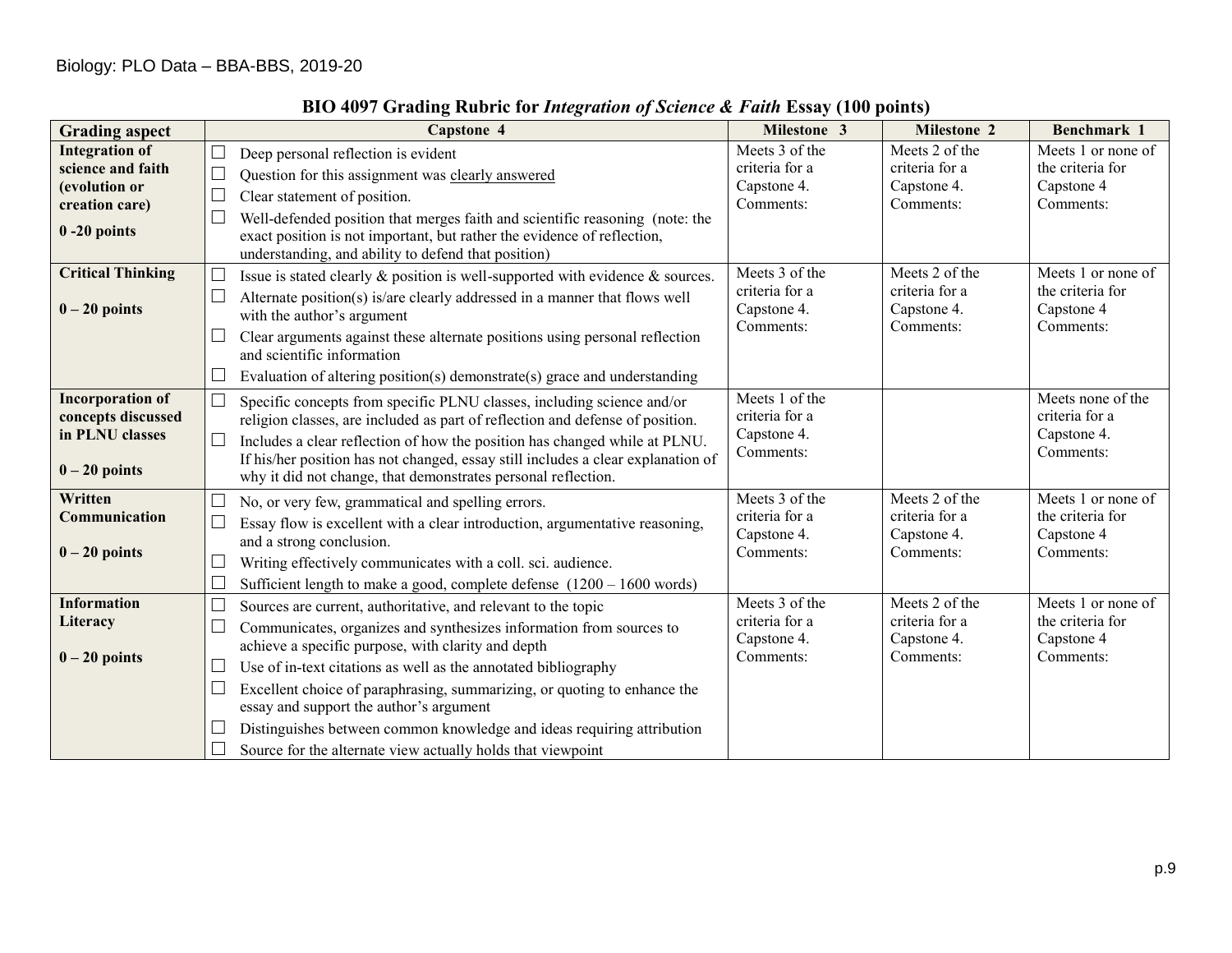Be prepared for post graduate studies or a science-related career.

**Outcome Measure:** Tracking of alumni data regarding their postgraduate education and profession along with Senior Exit Survey.

**Criteria for Success (if applicable):** Success rates for alumni who apply for graduate or professional schools will be >75% and the percentage of graduates who obtain jobs in sciencerelated occupations will be >70%. At least 80% of students surveyed will feel prepared or better in meeting this PLO.

#### **Aligned with DQP Learning Areas (circle one or more but not all five):**

- 1. Specialized Knowledge
- 2. Broad Integrative Knowledge
- 3. Intellectual Skills/Core Competencies
- 4. Applied and Collaborative Learning
- 5. Civic and Global Learning

**Longitudinal Data: (These data are collected every 5 years. Due to the complications of COVID, we will collect these data again in 2022.)** The success rate for alumni who apply to graduate or professional schools has been well over 90% for at least 20 years. For dental, medical, optometry, pharmacy, and veterinary schools, there have been 166 acceptances out of 181 applicants (91.7%) between 2004 – 2014.

- 1) An alumni survey was conducted by the Biology and Chemistry Departments in January 2015 that included graduates from 2004 – 2014. 408 alumni were emailed and 115 responded (28% response rate). The lowest response rate was from the class of 2007 (7%). All other classes had a response rate of 21 – 42%, which is fairly typical of alumni surveys.
- 2) 32 BCHM majors responded (27% response). Of these alumni, 97% are employed or attending school in a Biology or STEM-related field (**criteria met**). 1 is applying to medical school.

| <b>Senior Exit Survey*</b> | 2019, n=8 | 2017, n=11   2016, n=11   2015, n=7 |      |      |
|----------------------------|-----------|-------------------------------------|------|------|
| % feel prepared or better  | 100%      | 100%                                | 100% | 100% |

\*Senior exit survey not administered in Chemistry Senior Seminar during spring 2018 and spring 2020 (COVID-19).

**Conclusions Drawn from Data:** The BCHM majors are successful at obtaining jobs and entering graduate/professional schools.

**Changes to be Made Based on Data:** No changes to program.

**Rubric Used:** Not applicable to self-reported data. Survey instrument is attached.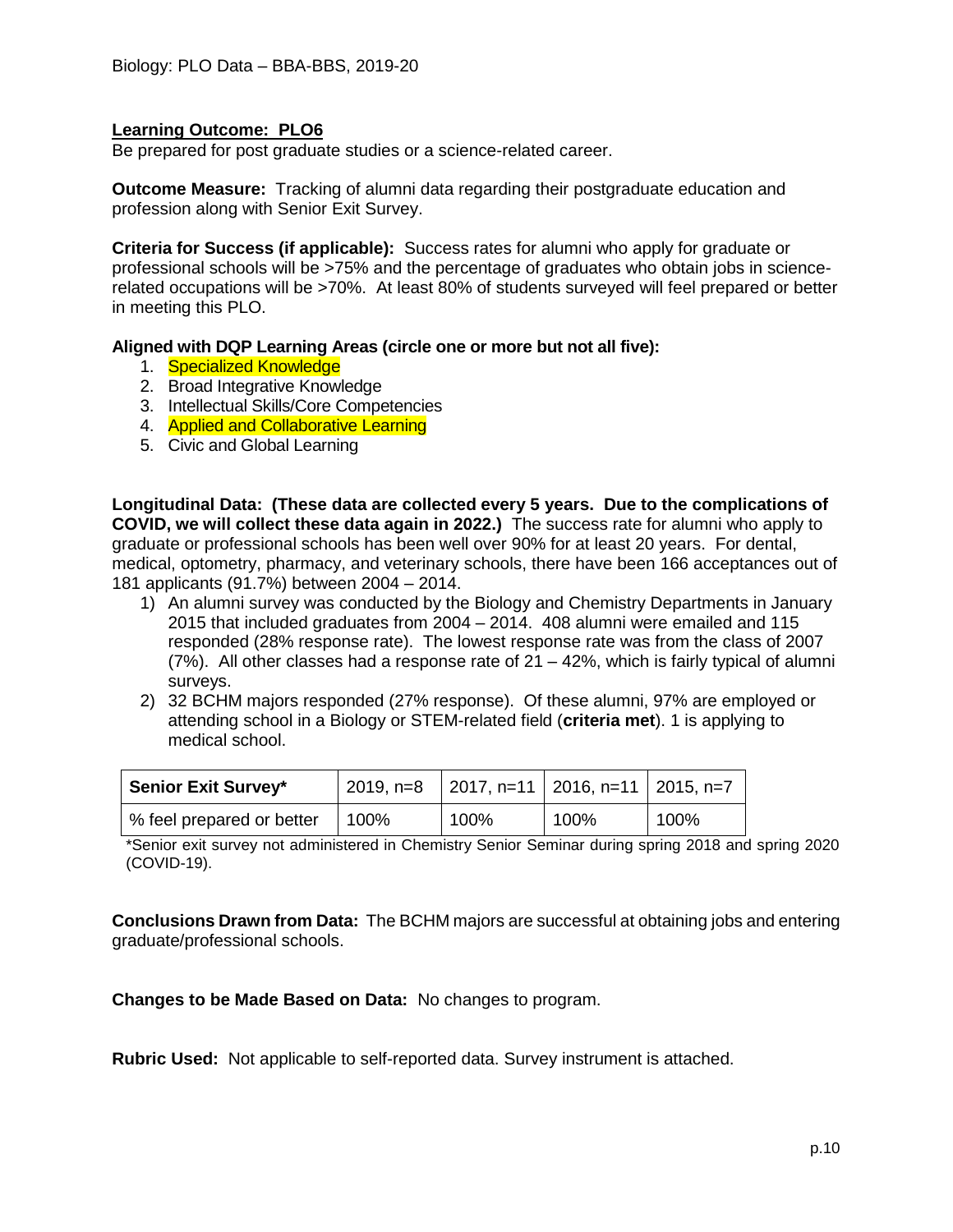Chemistry Seminar Exit Survey 2019 (Biology-Chemistry Major)

1) What is your current career goal?

- a) Professor
- b) Teacher
- c) Health professional please specify
- d) Biotechnology or pharmaceutical industry
- e) Academic or government lab
- f) Graduate student please specify field or specialty
- g) Other please specify

2) Rank how well prepared you were to meet the following program learning outcomes (goals) that were set for your major.

I. Students will demonstrate an understanding of the process of science, and of the concepts and theories of biology across a broad range of organizational levels: molecular, cellular, and organismal.

unprepared / somewhat unprepared / prepared / well prepared / extremely well prepared

II. Students will apply key concepts and principles in quantitative analysis. unprepared / somewhat unprepared / prepared / well prepared / extremely well prepared

III. Students will apply key concepts and principles in biochemistry. unprepared / somewhat unprepared / prepared / well prepared / extremely well prepared

IV. Students will apply key concepts and principles in bioinorganic chemistry. unprepared / somewhat unprepared / prepared / well prepared / extremely well prepared

V. Students will apply key concepts and principles in organic chemistry. unprepared / somewhat unprepared / prepared / well prepared / extremely well prepared

VI. Students will apply key concepts and principles in physical chemistry (thermodynamics and kinetics).

unprepared / somewhat unprepared / prepared / well prepared / extremely well prepared

VII. Students will use standard instrumentation and laboratory equipment to conduct scientific experiments and perform chemical characterization and analyses. unprepared / somewhat unprepared / prepared / well prepared / extremely well prepared

VIII. Students will participate in the life of the Biology and/or Chemistry Department by involvement in one or more of the following areas: research, biology and/or chemistry clubs, and/or various positions of responsibility serving as graders, tutors, stockroom workers and/or teaching assistants.

unprepared / somewhat unprepared / prepared / well prepared / extremely well prepared

IX. Students will develop a rationally defensible integration of science and faith. unprepared / somewhat unprepared / prepared / well prepared / extremely well prepared

X. Students will be prepared for post graduate studies or a science-related career. unprepared / somewhat unprepared / prepared / well prepared / extremely well prepared

3) Were you involved in the PLNU chemistry summer research program?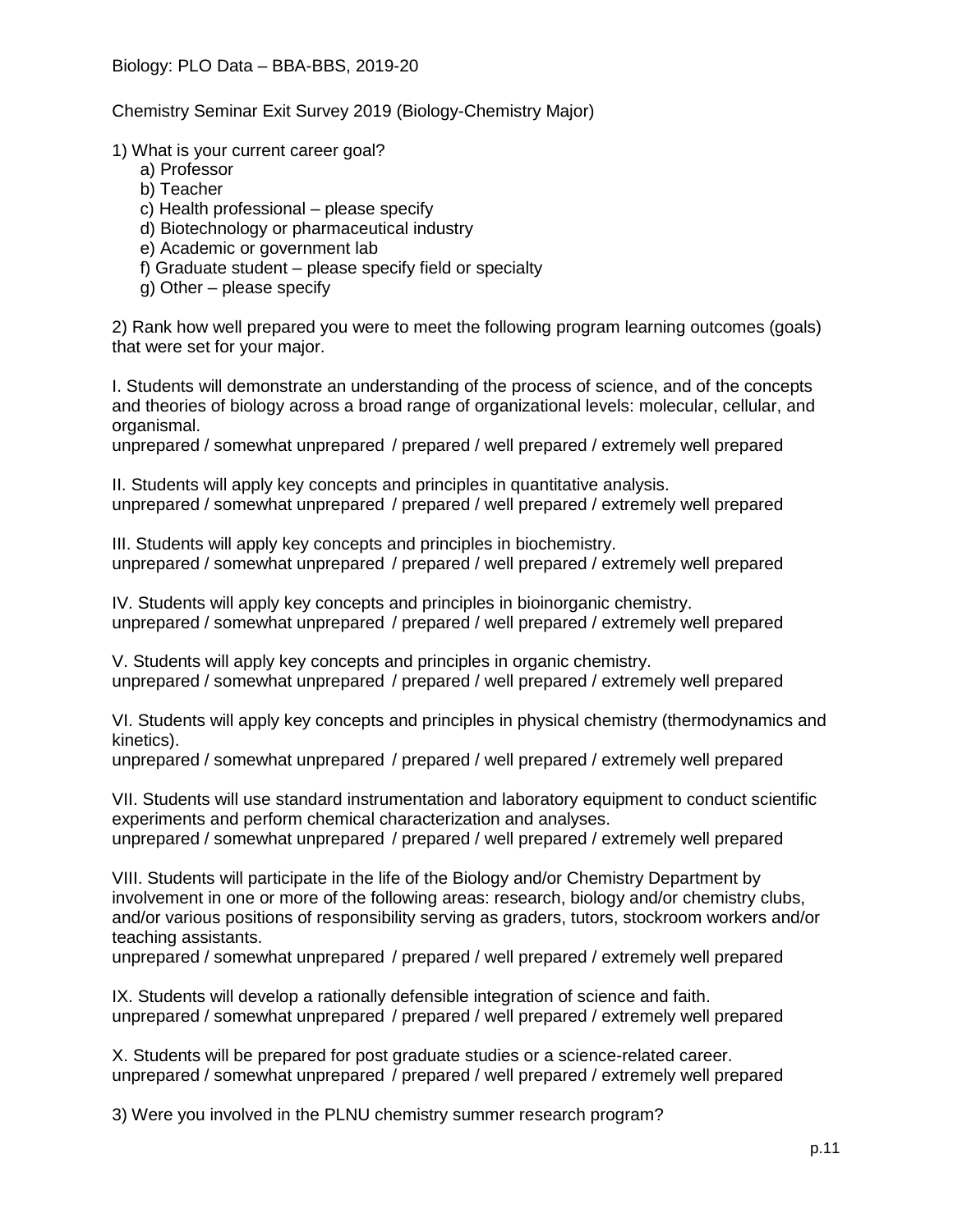- a) Yes describe what role this experience played in your learning of chemistry
- b) No describe why not
- 4) Do you have any suggestions related to the summer research program?

5) What were one or two aspects of the chemistry curriculum that might have been improved?

- 6) Do you feel prepared to take the next step academically?
	- a) Yes describe what experiences (classes) helped you to get there
	- b) No describe what additional or different experiences would have helped

7) If you were starting over as a freshman next fall, would you make any different decisions about your major, or about elective course choices, etc.?

8) Are there chemistry courses that PLNU does not offer that you would have liked to take?

9) Do you feel like you are a part of the chemistry department community? Why or why not?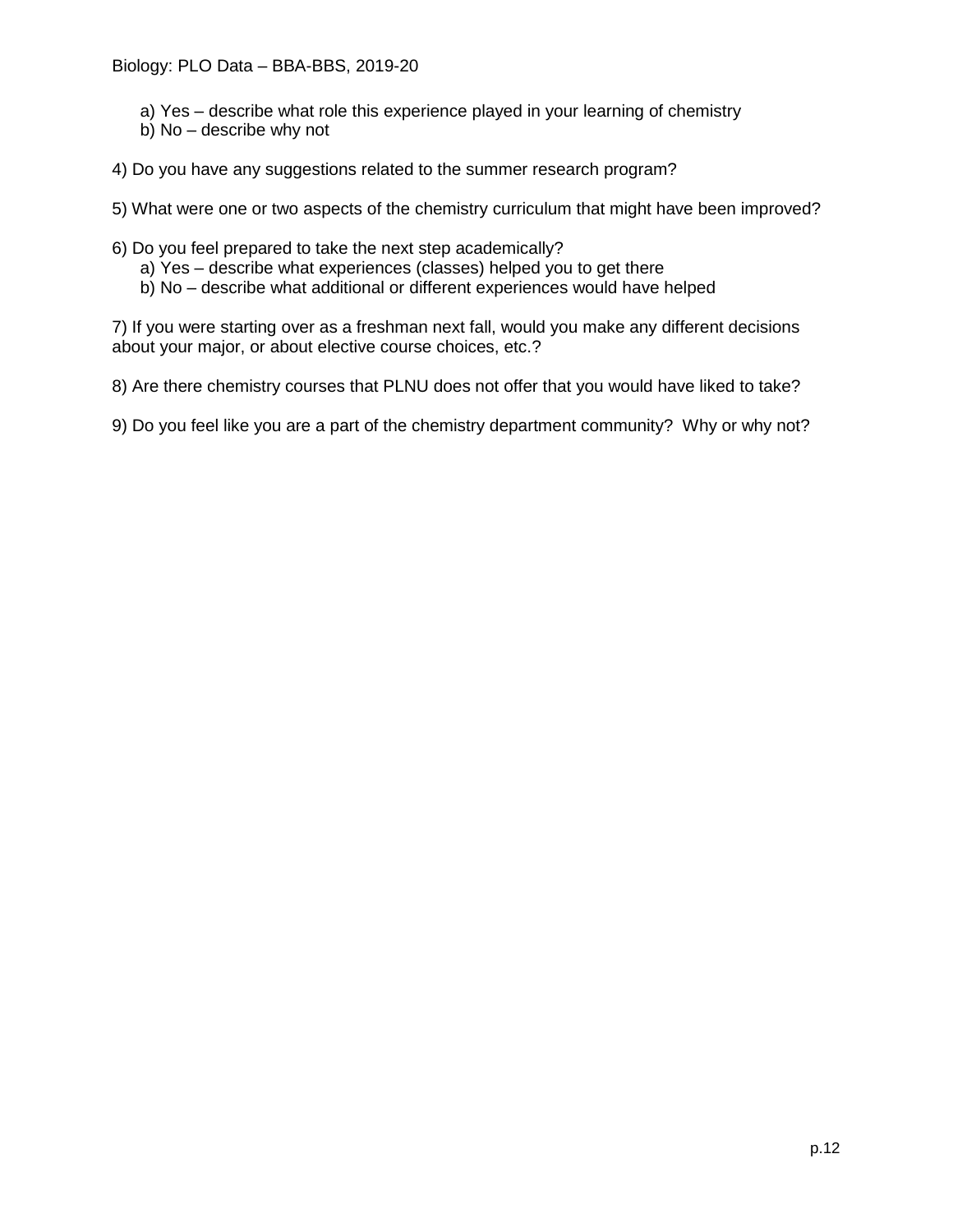Alumni Survey 2015

The Biology and Chemistry Departments are doing an extensive Program Review. We would greatly appreciate your feedback as a PLNU alum on your experience as a Biology or Chemistry major. This 15-question survey should take about 15 minutes to complete. If you provide your email address, we will also enter you into a drawing for one of three \$100 Amazon cards as a thank you for your time!

- 1) What year did you graduate from PLNU?
- 2) What was your major?
	- a) Biology-BA
	- b) Biology-BS
	- c) Chemistry
	- d) Biology-Chemistry
	- e) Environmental Science
- 3) What is your highest degree earned?
	- a) BA/BS
	- b) MA/MS
	- c) PhD
	- d) MD/DO
	- e) PA
	- f) DDS
	- g) DVM
	- h) OD
	- i) PharmD
	- j) Other please specify
- 4) What is your current professional situation?
	- a) Professor
	- b) Teacher
	- c) Health professional
	- d) Biotechnology or pharmaceutical industry
	- e) Academic or government lab
	- f) Graduate student please specify field or specialty
	- g) Other please specify
- 5) Rank how well we prepared you to meet the following goals that were set for your major. (Only PLOs for specified major selected in #2 will appear.)
	- a) Unprepared
	- b) Somewhat unprepared
	- c) Prepared
	- d) Well prepared
	- e) Extremely well prepared
- 6) Were you involved in the PLNU biology or chemistry summer research programs?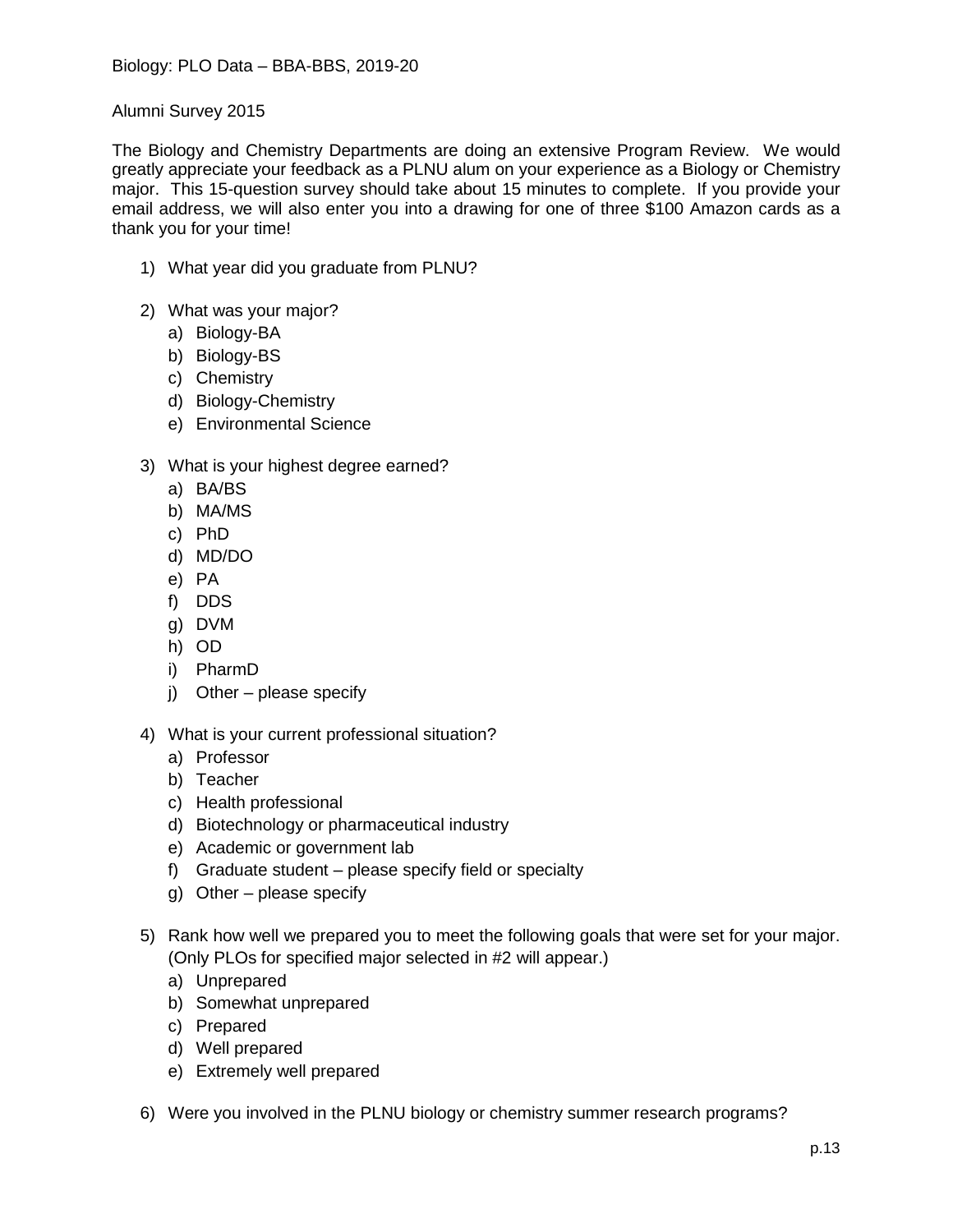- a) Yes describe how this experience is impacting your career.
- b) No
- 7) Which classes or experiences do you appreciate more now as opposed to when you had just graduated?
- 8) Is there any course, topic, or skill you've repeatedly encountered that you wish you had been taught at PLNU? Please explain.
- 9) If you are pursuing a career in environmental science, do you wish you had substituted an internship experience for a science elective while you were at PLNU?
	- a) I am not pursuing a career in environmental science.
	- b) I did an internship.
	- c) Yes, I wish I had done an internship while at PLNU.
	- d) No, I did not need to do an internship while at PLNU.

#### Comments?

- 10) Do you wish you had taken any of the following options at PLNU?
	- a) BIO130/140 (Human Anatomy & Physiology)
	- b) Upper-division anatomy class
	- c) No, I didn't need an Anatomy class

#### Comments?

- 11) What were one or two aspects of the biology curriculum that might have been improved to better prepare you for your profession or for further studies?
- 12) What were one or two aspects of the chemistry curriculum that might have been improved to better prepare you for your profession or for further studies?
- 13) Have you done any of the following? Check all that apply.
	- a) Recommended PLNU to a prospective student
	- b) Promoted PLNU to another person
	- c) Been involved with the alumni association
	- d) Donated to Research Associates
	- e) Other please specify.
- 14) Since you left PLNU, have you ever had a conversation in which you had to integrate Christian faith with scientific knowledge? Did you feel prepared scientifically? Did you feel prepared theologically? Check all that apply. Please describe the situation and your feelings about your preparation.
	- a) I've never had such a conversation.
	- b) I felt prepared scientifically.
	- c) I didn't feel prepared scientifically.
	- d) I felt prepared theologically.
	- e) I didn't feel prepared theologically.